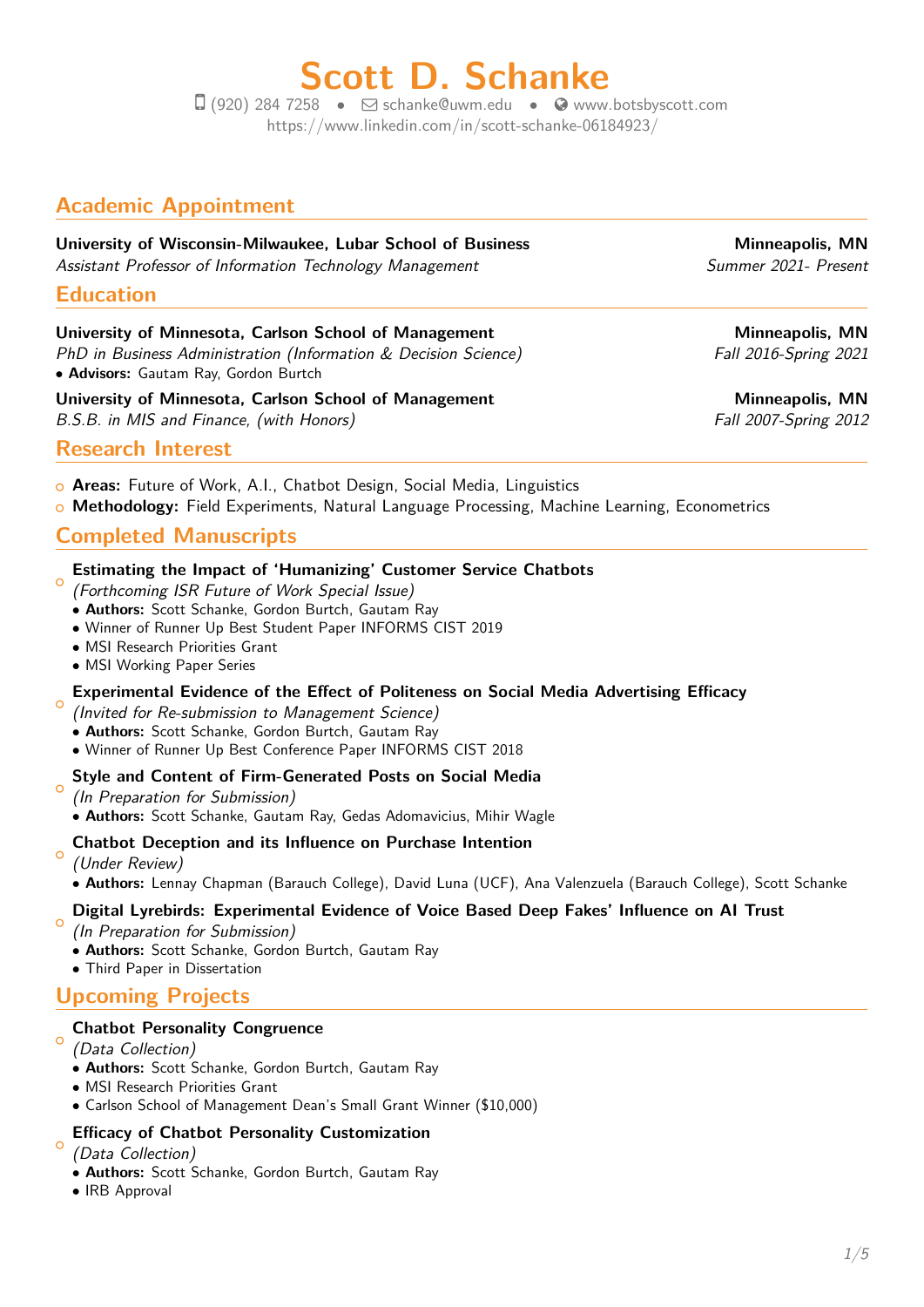# **Grants**

 $\circ$ 

 $\epsilon$ 

 $\circ$ 

 $\circ$ 

 $\circ$ 

#### $\epsilon$ **Carlson School of Management Dissertation Fellowship**

- Fall 2020-Spring 2021 (\$28,000)
- Selectively Awarded to Top Graduate Students at the Carlson School in their final year

## **Carlson School of Management Dean's Small Grant**

- $\circ$ Spring 2020-Spring 2021 (\$10,000)
	- Awarded for grant 'Estimating the Economic Returns to "Humanizing" Autonomous Customer Service Agents'
	- **Co-Authors:** Gordon Burtch, Gautam Ray

## **Alfred P Sloan Foundation**

- Fall 2019 NBER Young Scholars Workshop on AI (\$400)
- Selectively Awarded Travel grant to participate in AI Workshop in Toronto

#### $\circ$ **Marketing Science Institute**

Research Priorities Grant Competition 2018-2020 (\$10,000)

- Awarded for grant 'Estimating the Economic Returns to "Humanizing" Autonomous Customer Service Agents'
- **Co-Authors:** Gordon Burtch, Gautam Ray
- **Announcement:** https://www.msi.org/articles/awards-announced-in-msi-research-grant-competition/

#### $\circ$ **Carlson School of Management Summer Fellowship**

Four-Time Recipient, Summer 2017-Summer 2020 (\$20,000)

• Awarded to Graduate Students, in good standing, for Summer Projects

## **Carlson School of Management Travel Fellowship**

- Two-Time Recipient, Fall 2018, Fall 2019 (\$1,500)
- Awarded to Graduate Students, presenting at Premier Field Conferences

# **Refereed Conference Presentations**

## **America Marketing Association Summer Conference**

- $\circ$ San Francisco, California, August 2020
	- "Estimating the Impact of 'Humanizing' Customer Service Chatbots,"
	- **Co-Authors:** Gordon Burtch, Gautam Ray

#### $\circ$ **Winter Conference on Business Intelligence**

- Salt Lake City, Utah, March 2020 (Cancelled due to Covid-19)
- "Estimating the Impact of 'Humanizing' Customer Service Chatbots,"
- **Co-Authors:** Gordon Burtch, Gautam Ray

#### $\circ$ **Conference on Artificial Intelligence, Machine Learning and Business Analytics**

Philadelphia, Pennsylvania, December 2019

- "Estimating the Impact of 'Humanizing' Customer Service Chatbots,"
- **Co-Authors:** Gordon Burtch, Gautam Ray

## **INFORMS Conference on Information Systems and Technology**

Seattle, Washington, October 2019

- "Estimating the Impact of 'Humanizing' Customer Service Chatbots,"
- **Co-Authors:** Gordon Burtch, Gautam Ray

## **Statistical Challenges in Electronic Commerce Research**

 $\circ$ Hong Kong, June 2019

- "Estimating the Impact of 'Humanizing' Customer Service Chatbots,"
- **Co-Authors:** Gordon Burtch, Gautam Ray

## **INFORMS Conference on Information Systems and Technology**

- Phoenix, Arizona, November 2018
- "The Effect of Politeness on Social Media Advertising Compliance"
- **Co-Authors:** Gordon Burtch, Gautam Ray

## **Winter Conference on Business Intelligence**

Salt Lake City, Utah, March 2013 Presented by Mihir Wagle

- "To Be Professional or To Be Fun? A Study of Corporate Engagement on Facebook"
- **Co-Authors:** Gautam Ray, Gedas Admonivicious, Mihir Wagle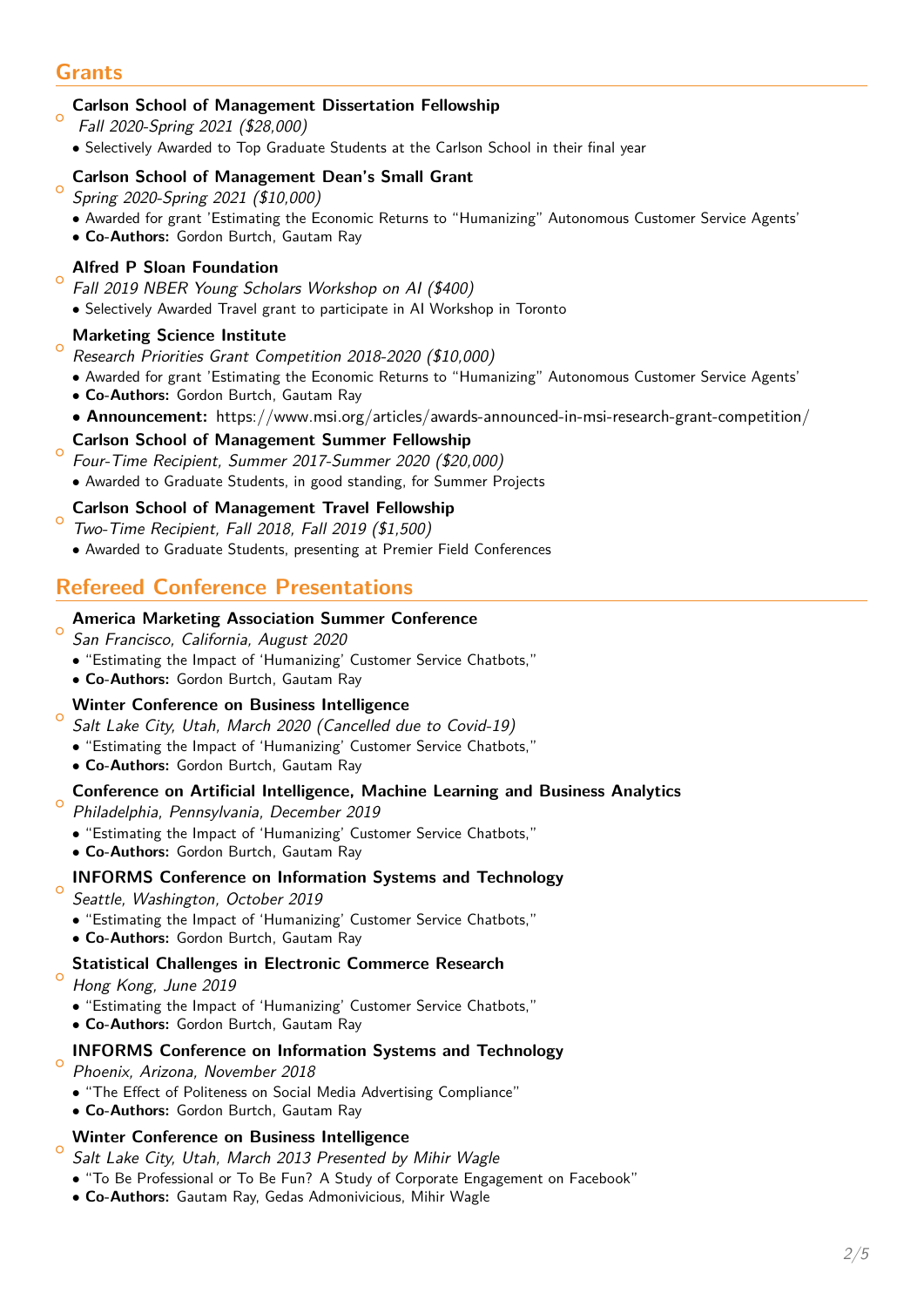# **Invited Talks**

#### $\circ$ **INFORMS**

- Washington D.C, October 2020 ( Expected)
- "Experimental Evidence of the Effect of Politeness on Social Media Advertising Efficacy,"
- **Co-Authors:** Gordon Burtch, Gautam Ray

#### $\circ$ **Production and Operations Management Society Conference**

- Minneapolis, Minnesota, April 2020 (Cancelled due to Covid-19)
- "Estimating the Impact of 'Humanizing' Customer Service Chatbots,"
- **Co-Authors:** Gordon Burtch, Gautam Ray

## **INFORMS**

 $\Omega$ 

- Seattle, Washington, October 2019
- "Estimating the Impact of 'Humanizing' Customer Service Chatbots,"
- **Co-Authors:** Gordon Burtch, Gautam Ray

#### $\circ$ **Information Systems Research Special Issue Workshop**

- Chattanooga, Tennessee, July 2019
- "Estimating the Impact of 'Humanizing' Customer Service Chatbots,"
- **Co-Authors:** Gordon Burtch, Gautam Ray

## **Industry Presentations**

## **Minnebar 2018-Let's Build a Chatbot**

- $\circ$ Best Buy Headquarters, Richfield, MN, April 2018
	- Presentation to Industry Leaders about Chatbot Technical Architecture
	- Discussed successes of chatbot implementation at Century College
	- **Co-Presenters:** Randy Lafoy

#### $\circ$ **MN Bot Makers Meetup-"Alexa, talk like Trump"**

St Paul, MN, February 2018

- Presentation to bot enthusiasts in the Twin Cities about an API service and Alexa Skill I created
- Discussed architecture, and live demo
- **Event:**https://www.meetup.com/MN-Bot-Makers/events/xchwjpyxdbbc/

#### $\circ$ **Minneanalytics-FARCON 2017**

- Minneapolis, MN, August 2017
- Presentation to Industry Leaders about Using Machine Learning for Social Media Analytics
- The Style and Content of Firm-Generated Posts on Social Media

## **Teaching**

## Courses Taught.....................

## **IDSC 3103 – Data Modeling and Database**

- $\epsilon$ Fall 2018, Fall 2019
	- Taught Relational Database Principles, ER Diagramming and SQL
	- **Technology:** MySQL
	- **Ratings:** (Fall 2018 5.49/6), (Fall 2019: 5.34/6)
	- **2019-2020 CSOM Teaching Award Winner**

#### Teaching Assistant.

- **MSBA 6320:** Data Management, Databases, and Data Warehousing
- **MSBA 6330:** Harvesting Big Data
- **MBA 6240:** Competing in a Data-Driven Digital Age
- **IDSC 3103:** Data Modeling and Databases
- **IDSC 4210:** Interactive Data Visualization

## Guest Lectures

#### $\circ$ **PhD Student Brown Bag**

- Minneapolis, Minnesota, February 2020
- Field Experiments, A Student's Guide
- Discussed strategies, successes and failures working with industry as a PhD student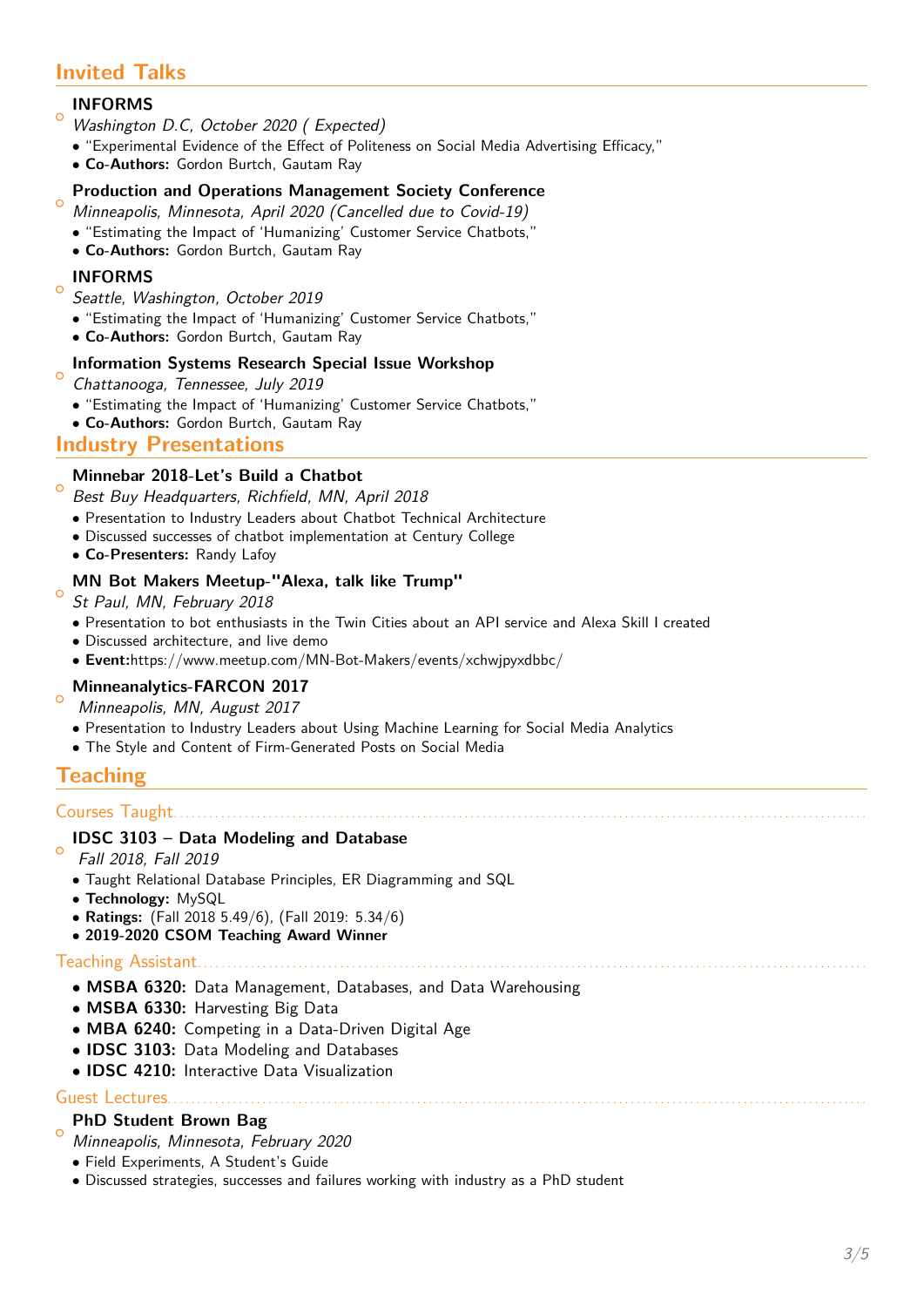## **Undergraduate Business Analytics Club - R Bootcamp**

Minneapolis, Minnesota, September 2018 • 2hr hands on primer in R for undergrads majoring in analytics, before they begin their programming courses

#### $\circ$ **PhD Student Brown Bag**

- Minneapolis, Minnesota, November 2017
- Econometric Models

 $\overline{C}$ 

**MSBA 6330 Big Data Analytics**

#### $\circ$ Minneapolis, MN, October 2016

- Led hands-on instruction of big data cloud infrastructure
- Amazon Elastic MapReduce main technology discussed

## **MSBA 6320 Data Management, Databases, and Data Warehousing**

 $\circ$ Minneapolis, MN, September 2016

• Taught class on table joins

Work Products. . . . . . . . . . . . . . . . . . . . . . . . . . . . . . . . . . . . . . . . . . . . . . . . . . . . . . . . . . . . . . . . . . . . . . . . . . . . . . . . . . . . . . . . . . . . . . . . . . . . . . . . . . . . . . . . . . . . . .

• **Vagrant Big Data Desktop:** Developed Hadoop virtual machine using Vagrant, providing students a work space for course instruction, synced with git. Used in MSBA 6330 since 2017.

# **Professional Work Experience**

# $\circ$

- 
- Specialized in New and Emerging Technology Architectures & DevOps
- Technology Lead Fortune 100 Retailer's Enterprise Big Data Analytics Platform
- Set up DevOps pipeline and infrastructure for build out of new data service for Fortune 100 retailer
- Worked directly for Fortune 100 Retailer's Senior Director of IT Security to neutralize enterprise security threat

## **Accenture Minneapolis, MN**

 $\circ$ Systems Integration Analyst **Systems Integration Analyst** Analyst June 2012- December 2014

- Tech Lead for Fortune 50 Retailer's implementation of POS system for a 133 new store roll out
- As tech lead directed work for 2 onshore and 5 offshore resources

 $\sim$ 

Federal Finance Coop **Dec 2010-** August 2011

• Responsible for technology project financial reporting for government projects

# **Consulting & Industry Outreach**

#### $\circ$ **SayKid Minneapolis, MN**

- Advisor/Developer May 2018- Present
- First Voice Interactive Learning Platform designed for Pre-K
- Working with Top 10 US Based Early Childhood Chain with Product Pilot
- 2020 Finalist Amazon Ed Tech Skills Challenge
- 2020 American Inno Top 20 Minneapolis companies to watch 2020
- 2019 Harvard Graduate School of Education Zaentz Innovation Challenge Finalist
- 2019 Futurebound Early Education Acceleration Lab Cohort Colorado

# $\circ$

- 
- Developed Digital Chatbot Product to help Entrepreneurs manage appointment bookings through Facebook Messenger
- 2020 American Inno Top 20 Minneapolis companies to watch in Minneapolis
- 2019 Minnesota Cup Impact Division Winner (People's Choice winner)

## **Minnesota State College & Universities Minneapolis, MN**

# $\circ$

- Advising Development and Design of text based Chatbot used for university course searches and FAQs
- Winner of \$250,000 grant from state for development

## **Bellies to Babies** Minneapolis, MN

#### $\circ$ Developer/Data Analyst September 2017-December 2019

- Developed chatbot for used clothing buyback process
- Data Analysis for Digital Marketing Campaigns

# **IBM IBM** *IBM Washington D.C.*

## **We Sparkle Minneapolis, MN**

## Advisor/Developer February 2018-Present

## Advisor September 2017-December 2019

**Accenture Minneapolis, MN** Technology Consultant December 2014- August 2016